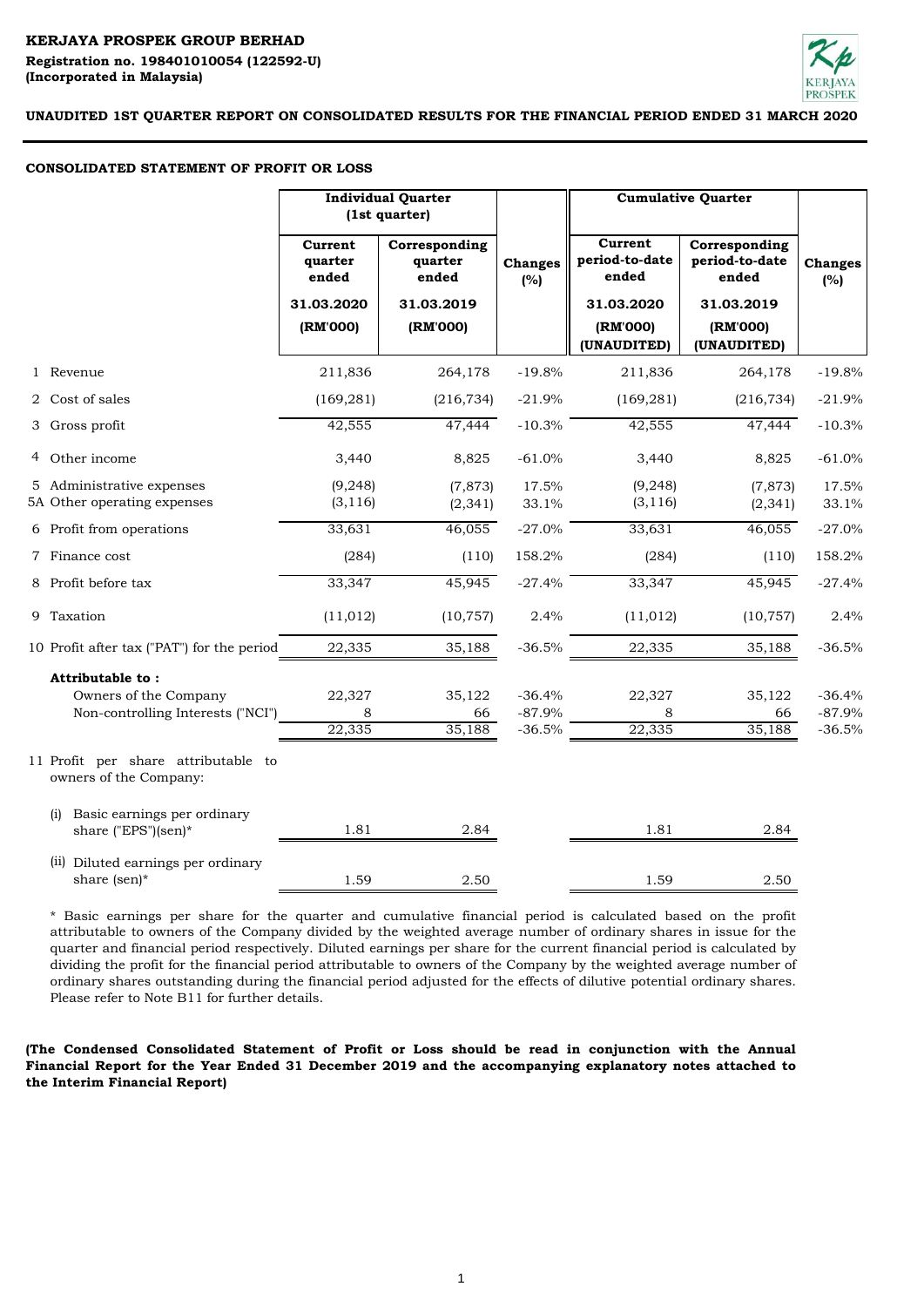# **KERJAYA PROSPEK GROUP BERHAD**

**(Incorporated in Malaysia) Registration no. 198401010054 (122592-U)** 



**UNAUDITED 1ST QUARTER REPORT ON CONSOLIDATED RESULTS FOR THE FINANCIAL PERIOD ENDED 31 MARCH 2020**

|                                             |                             | <b>Individual Quarter</b>         |                                    | <b>Cumulative Quarter</b>                |  |
|---------------------------------------------|-----------------------------|-----------------------------------|------------------------------------|------------------------------------------|--|
|                                             | Current<br>quarter<br>ended | Corresponding<br>quarter<br>ended | Current<br>period-to-date<br>ended | Corresponding<br>period-to-date<br>ended |  |
|                                             | 31.03.2020<br>31.03.2019    |                                   | 31.03.2020                         | 31.03.2019                               |  |
|                                             | (RM'000)                    | (RM'000)                          | (RM'000)<br>(UNAUDITED)            | (RM'000)<br>(UNAUDITED)                  |  |
|                                             |                             |                                   |                                    |                                          |  |
| 1 PAT for the period                        | 22,335                      | 35,188                            | 22,335                             | 35,188                                   |  |
| 2 Other Comprehensive Expense:              |                             |                                   |                                    |                                          |  |
| - Foreign currency translation differences  | (41)                        | (81)                              | (41)                               | (81)                                     |  |
| 3 Total comprehensive income for the period | 22,294                      | 35,107                            | 22,294                             | 35,107                                   |  |
| Attributable to:                            |                             |                                   |                                    |                                          |  |
| Owners of the Company                       | 22,286                      | 35,041                            | 22,286                             | 35,041                                   |  |
| Non-controlling Interests ("NCI")           | 8                           | 66                                | 8                                  | 66                                       |  |
|                                             | 22,294                      | 35,107                            | 22,294                             | 35,107                                   |  |

# **CONSOLIDATED STATEMENT OF PROFIT OR LOSS AND OTHER COMPREHENSIVE INCOME**

**(The Condensed Consolidated Statement of Profit or Loss and Other Comprehensive Income should be read in conjunction with the Annual Financial Report for the Year Ended 31 December 2019 and the accompanying explanatory notes attached to the Interim Financial Report)**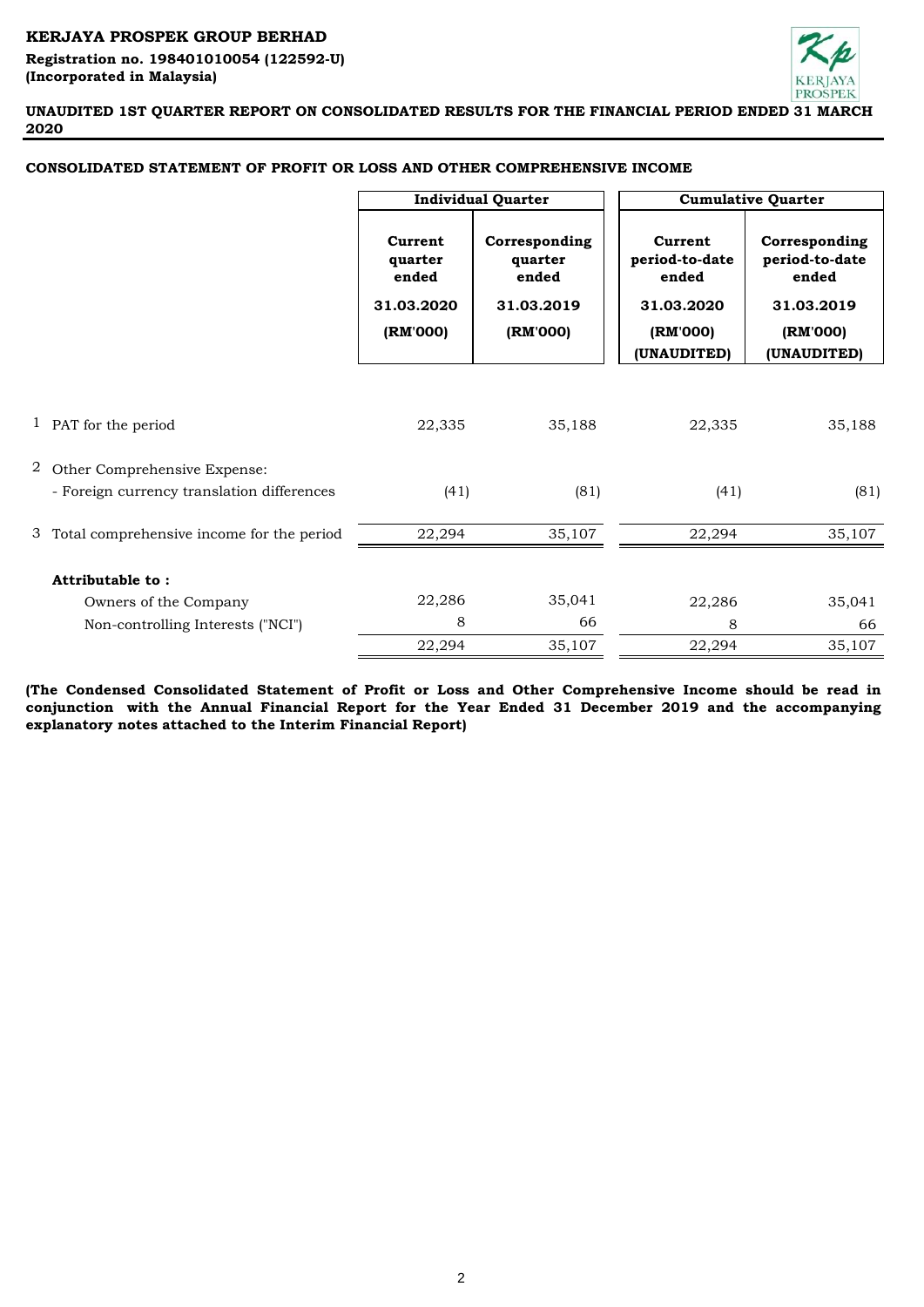# **KERJAYA PROSPEK GROUP BERHAD Registration no. 198401010054 (122592-U) (Incorporated in Malaysia)**



# **UNAUDITED 1ST QUARTER REPORT ON CONSOLIDATED RESULTS FOR THE FINANCIAL PERIOD ENDED 31 MARCH 2020**

# **CONSOLIDATED STATEMENT OF FINANCIAL POSITION**

|                                                      |                     | As at<br>31.03.2020<br>(RM'000)<br>(UNAUDITED) | As at<br>31.12.2019<br>(RM'000)<br>(AUDITED) |
|------------------------------------------------------|---------------------|------------------------------------------------|----------------------------------------------|
| <b>ASSETS</b>                                        |                     |                                                |                                              |
| <b>Non-Current Assets</b>                            |                     |                                                |                                              |
| Property, Plant and Equipment                        |                     | 134,464                                        | $1\overline{40,052}$                         |
| Right-of-use Assets                                  |                     | 2,052                                          | 2,046                                        |
| <b>Investment Properties</b>                         |                     | 1,707                                          | 1,712                                        |
| Other Investments                                    |                     | 8,710                                          | 11,563                                       |
| Intangible Assets                                    |                     | 353,200                                        | 353,209                                      |
| Deferred Tax Assets                                  |                     | 516                                            | 516                                          |
| Trade and Other Receivables                          |                     | 182,970                                        | 191,204                                      |
|                                                      |                     | 683,619                                        | 700,302                                      |
| <b>Current Assets</b>                                |                     |                                                |                                              |
| Inventories                                          |                     | 171,856                                        | 171,863                                      |
| Trade and Other Receivables                          |                     | 302,409                                        | 307,203                                      |
| <b>Contract Assets</b>                               |                     | 16,867                                         | 11,643                                       |
| <b>Tax Recoverables</b>                              |                     | 1,112                                          | 792                                          |
| Cash and Bank Balances                               |                     | 280,565                                        | 232,950                                      |
|                                                      |                     | 772,809                                        | 724,451                                      |
|                                                      | <b>TOTAL ASSETS</b> | 1,456,428                                      | 1,424,753                                    |
| <b>EQUITY AND LIABILITIES</b>                        |                     |                                                |                                              |
| Equity Attributable to Equity Holders of the Company |                     |                                                |                                              |
| Share Capital                                        |                     | 642,658                                        | 642,658                                      |
| <b>Treasury Shares</b>                               |                     | (15, 531)                                      | (10, 893)                                    |
| Reserves                                             |                     | 645                                            | 686                                          |
| Retained Profit                                      |                     | 460,829                                        | 438,502                                      |
|                                                      |                     | 1,088,601                                      | 1,070,953                                    |
| <b>Non-controlling Interests</b>                     |                     | 2,089                                          | 2,081                                        |

**Total Equity** 1,090,690 1,073,034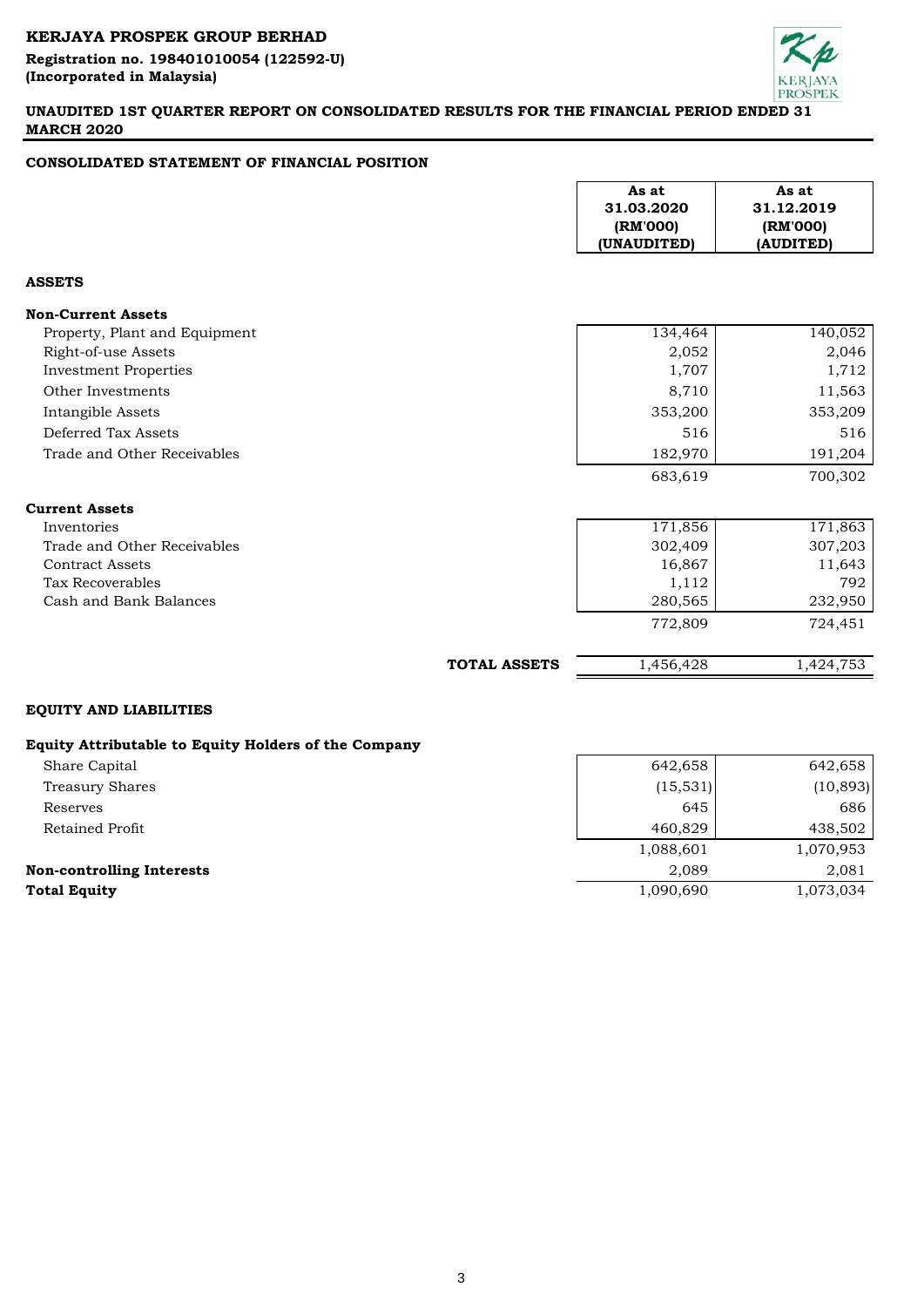**Registration no. 198401010054 (122592-U) (Incorporated in Malaysia)** 



# **UNAUDITED 1ST QUARTER REPORT ON CONSOLIDATED RESULTS FOR THE FINANCIAL PERIOD ENDED 31 MARCH 2020**

# **CONSOLIDATED STATEMENT OF FINANCIAL POSITION (CONT'D)**

|                                                                 | As at<br>31.03.2020<br>(RM'000)<br>(UNAUDITED) | As at<br>31.12.2019<br>(RM'000)<br>(AUDITED) |
|-----------------------------------------------------------------|------------------------------------------------|----------------------------------------------|
| <b>Non-Current Liabilities</b>                                  |                                                |                                              |
| Deferred Tax Liabilities                                        | 9,661                                          | 7,945                                        |
| Trade and Other Payables                                        | 118,871                                        | 122,931                                      |
| Lease Liabilities                                               | 699                                            | 1,998                                        |
|                                                                 | 129,231                                        | 132,874                                      |
| <b>Current Liabilities</b>                                      |                                                |                                              |
| Trade and Other Payables                                        | 128,718                                        | 153,885                                      |
| Contract Liabilities                                            |                                                | 30,476                                       |
| Lease liabilities                                               | 1,224                                          | 103                                          |
| Income Tax Payable                                              | 16,506                                         | 11,518                                       |
| Short Term Borrowing                                            | 90,058                                         | 22,863                                       |
|                                                                 | 236,507                                        | 218,845                                      |
| <b>Total Liabilities</b>                                        | 365,738                                        | 351,719                                      |
| TOTAL EQUITY AND LIABILITIES                                    | 1,456,428                                      | 1,424,753                                    |
| Net assets per share attributable to owners of the Company (RM) | 0.89                                           | 0.87                                         |
| No. of ordinary shares (in thousand)                            | 1,228,861                                      | 1,232,878                                    |

**(The Condensed Consolidated Statement of Financial Position should be read in conjunction with the Annual** Financial Report for the Year Ended 31 December 2019 and the accompanying explanatory notes attached to the **Interim Financial Statements)**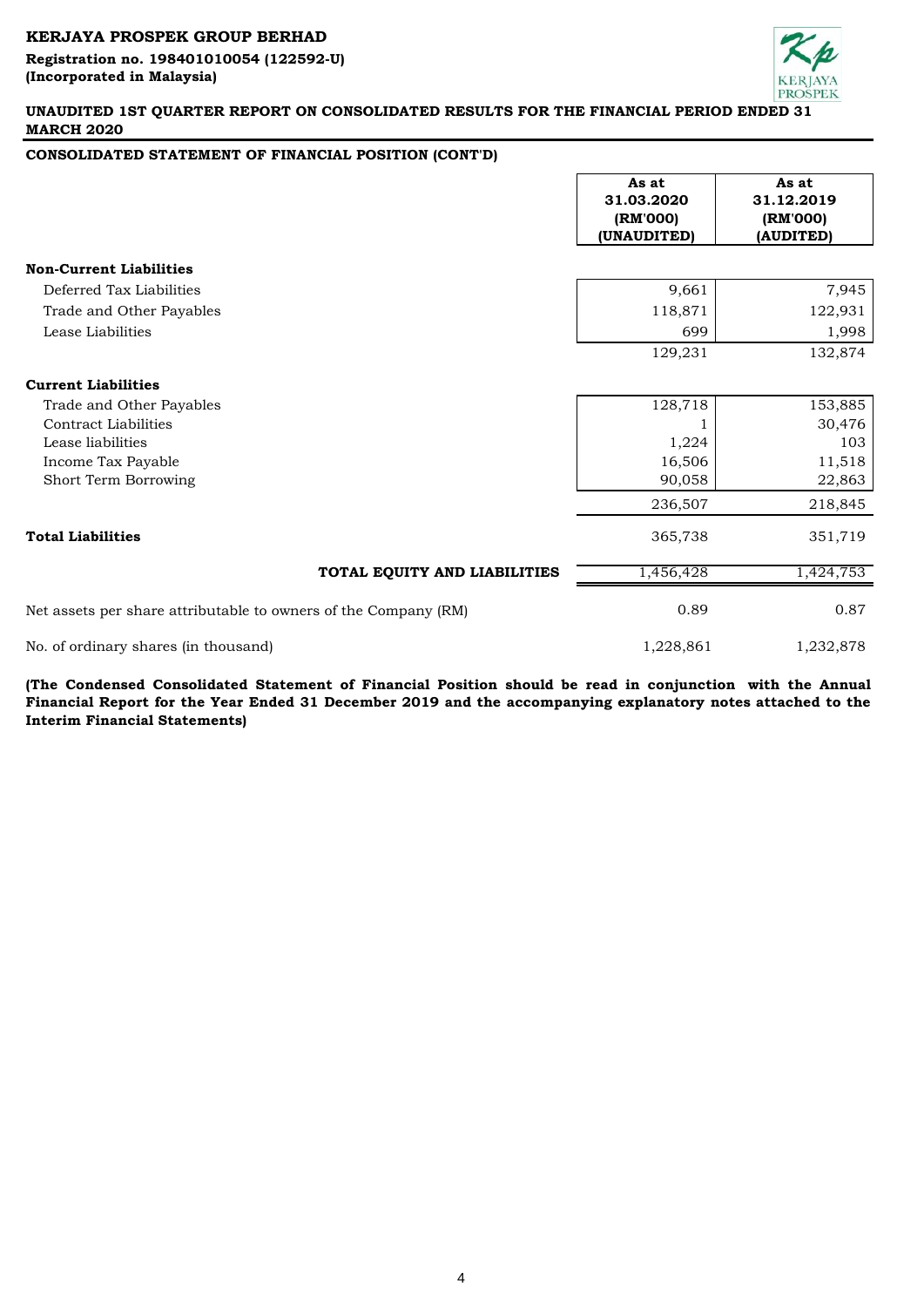# **KERJAYA PROSPEK GROUP BERHAD Registration no. 198401010054 (122592-U) (Incorporated in Malaysia)**



**UNAUDITED 1ST QUARTER REPORT ON CONSOLIDATED RESULTS FOR THE FINANCIAL PERIOD ENDED 31 MARCH 2020**

# **CONSOLIDATED STATEMENT OF CHANGES IN EQUITY**

|                                                | Attributable to Equity Holders of the Company |                                           |                                                   |                                                    |                                                         |                                      |
|------------------------------------------------|-----------------------------------------------|-------------------------------------------|---------------------------------------------------|----------------------------------------------------|---------------------------------------------------------|--------------------------------------|
|                                                |                                               |                                           |                                                   | Distributable                                      |                                                         |                                      |
|                                                | <b>Share</b><br>Capital<br><b>RM'000</b>      | Other<br><b>Reserves</b><br><b>RM'000</b> | <b>Treasury</b><br><b>Shares</b><br><b>RM'000</b> | <b>Retained</b><br><b>Profits</b><br><b>RM'000</b> | Non<br>Controlling<br><b>Interests</b><br><b>RM'000</b> | <b>Total Equity</b><br><b>RM'000</b> |
| 3 MONTHS PERIOD ENDED 31 MARCH<br>2020         |                                               |                                           |                                                   |                                                    |                                                         |                                      |
| Balance as at 1 January 2020                   | 642,658                                       | 686                                       | (10, 893)                                         | 438,502                                            | 2,081                                                   | 1,073,034                            |
| Total Comprehensive Income<br>for the period   |                                               | (41)                                      |                                                   | 22,327                                             | 8                                                       | 22,294                               |
| Shares repurchased                             |                                               |                                           | (4,638)                                           |                                                    |                                                         | (4,638)                              |
| Balance as at 31 March 2020                    | 642,658                                       | 645                                       | (15, 531)                                         | 460,829                                            | 2,089                                                   | 1,090,690                            |
| 3 MONTHS PERIOD ENDED 31 MARCH<br>2019         |                                               |                                           |                                                   |                                                    |                                                         |                                      |
| Balance as at 1 January 2019                   | 642,658                                       | 676                                       | (8,056)                                           | 341,475                                            | 2,002                                                   | 978,755                              |
| Total Comprehensive Income<br>for the period   |                                               | (81)                                      |                                                   | 35,122                                             | 66                                                      | 35,107                               |
| Acquisition of equity interest in a subsidiary |                                               |                                           |                                                   |                                                    | 9                                                       | 9                                    |
| Shares repurchased                             |                                               |                                           | (425)                                             |                                                    |                                                         | (425)                                |
| Balance as at 31 March 2019                    | 642,658                                       | 595                                       | (8, 481)                                          | 376,597                                            | 2,077                                                   | 1,013,446                            |

**(The Condensed Consolidated Statement of Changes in Equity should be read in conjunction with the Annual** Financial Report for the Year Ended 31 December 2019 and the accompanying explanatory notes attached to the **Interim Financial Statements)**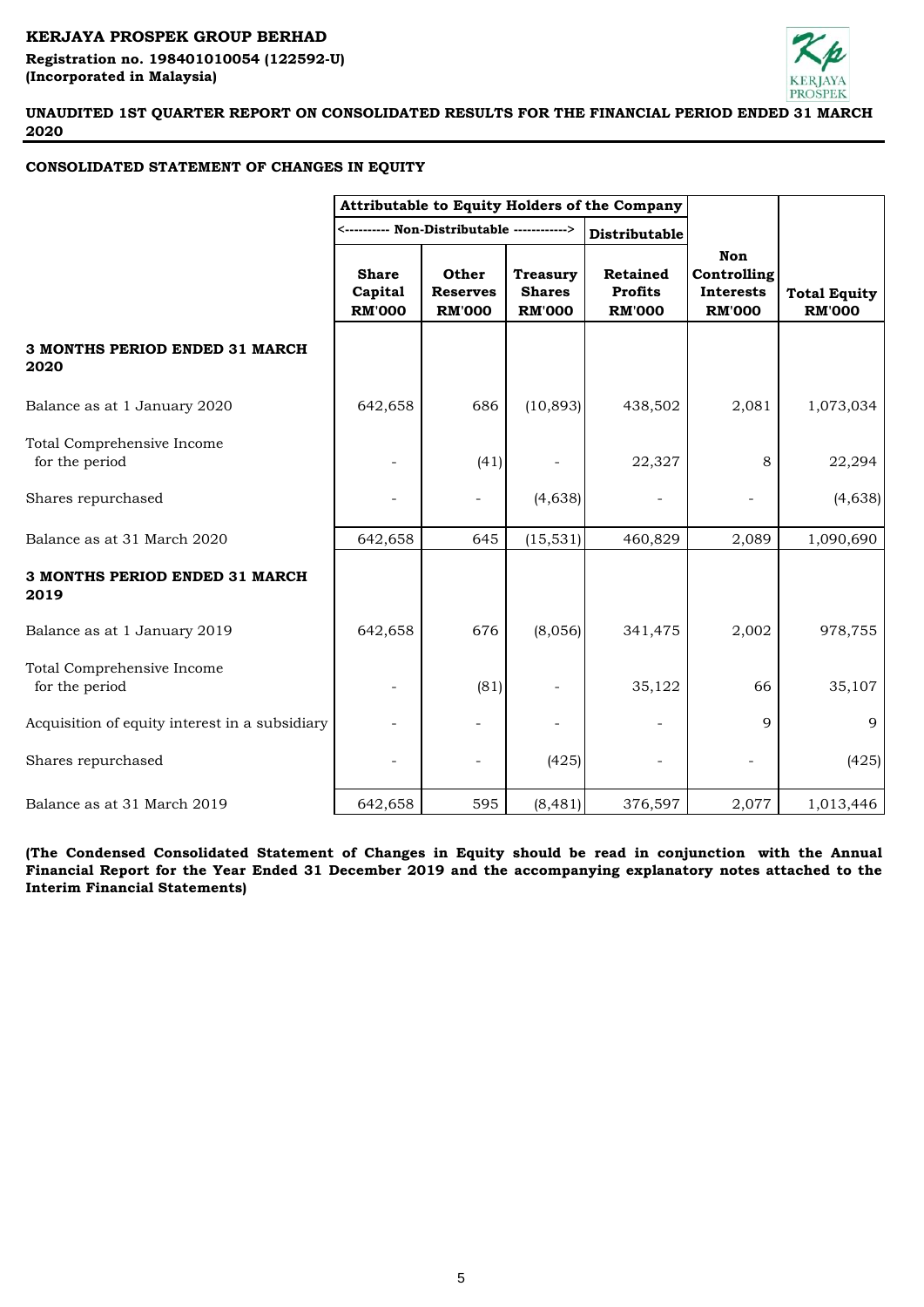**Registration no. 198401010054 (122592-U) (Incorporated in Malaysia)** 



# **UNAUDITED 1ST QUARTER REPORT ON CONSOLIDATED RESULTS FOR THE FINANCIAL PERIOD ENDED 31 MARCH 2020**

# **CONSOLIDATED CASHFLOW STATEMENT**

.

|                                                                 | Current<br>period-to-date<br>ended<br>31.03.2020<br>(RM'000) | Corresponding<br>period-to-date<br>ended<br>31.03.2019<br>(RM'000) |
|-----------------------------------------------------------------|--------------------------------------------------------------|--------------------------------------------------------------------|
|                                                                 | (UNAUDITED)                                                  | (UNAUDITED)                                                        |
| CASH FLOWS FROM OPERATING ACTIVITIES                            |                                                              |                                                                    |
| Profit before tax                                               | 33,347                                                       | 45,945                                                             |
| Adjustment for:                                                 |                                                              |                                                                    |
| Amortisation and depreciation of property, plant and equipments | 9,359                                                        | 9,354                                                              |
| Non-cash items                                                  | 2,081                                                        | (6, 782)                                                           |
| Operating Profit Before Working Capital Changes                 | 44,787                                                       | 48,517                                                             |
| Changes in working capital :                                    |                                                              |                                                                    |
| Net change in operating assets                                  | 7,023                                                        | 26,187                                                             |
| Net change in operating liabilities                             | (41, 210)                                                    | (56, 523)                                                          |
| Net Cash Generated from Operations                              | 10,600                                                       | 18,181                                                             |
| Interest received                                               | 1,807                                                        | 1,382                                                              |
| Interest paid                                                   | (259)<br>(4,628)                                             | (78)<br>(8, 307)                                                   |
| Income tax paid<br>Net Cash Generated from Operating Activities | 7,520                                                        | 11,178                                                             |
|                                                                 |                                                              |                                                                    |
| CASH FLOW USED IN INVESTING ACTIVITIES                          |                                                              |                                                                    |
| Acquisition of property, plant and equipments                   | (265)                                                        | (10, 863)                                                          |
| Acquisition of quoted shares                                    | (185)                                                        |                                                                    |
| Acquisition of subsidiaries, net of cash acquired               |                                                              | (1, 344)                                                           |
| Dividend received                                               | 37                                                           |                                                                    |
| Proceeds from disposal of property, plant and equipments        |                                                              | 546                                                                |
| Net Cash Used in Investing Activities                           | (413)                                                        | (11, 661)                                                          |
|                                                                 |                                                              |                                                                    |
| CASH FLOW USED IN FINANCING ACTIVITIES                          |                                                              |                                                                    |
| Lease payment                                                   | (3,700)                                                      | (294)                                                              |
| Purchase of treasury shares                                     | (4,638)                                                      | (425)                                                              |
| Dividend paid during the period                                 | (18, 493)                                                    |                                                                    |
| Net Cash Used in Financing Activities                           | (26, 831)                                                    | (718)                                                              |
| NET DECREASE IN CASH AND CASH EQUIVALENTS                       | (19, 724)                                                    | (1,201)                                                            |
| EFFECT OF EXCHANGE RATE CHANGES                                 | 144                                                          | (11)                                                               |
| CASH AND CASH EQUIVALENTS AT BEGINNING OF PERIOD                | 210,087                                                      | 192,512                                                            |
| CASH AND CASH EQUIVALENTS AT END OF PERIOD                      | 190,507                                                      | 191,300                                                            |
|                                                                 |                                                              |                                                                    |
| CASH AND CASH EQUIVALENTS AT END OF PERIOD CONSIST OF:          |                                                              |                                                                    |
| Cash and Bank Balances                                          | 263,685                                                      | 166,839                                                            |
| Fixed Deposits and Quoted Unit Trust                            | 16,880                                                       | 92,686                                                             |
| Less: Short Term Borrowings                                     | (90, 058)                                                    | (68, 225)                                                          |
|                                                                 | 190,507                                                      | 191,300                                                            |
|                                                                 |                                                              |                                                                    |

**(The Condensed Consolidated Cashflow Statement should be read in conjunction with the Annual Financial Report** for the Year Ended 31 December 2019 and the accompanying explanatory notes attached to the Interim Financial **Statements)**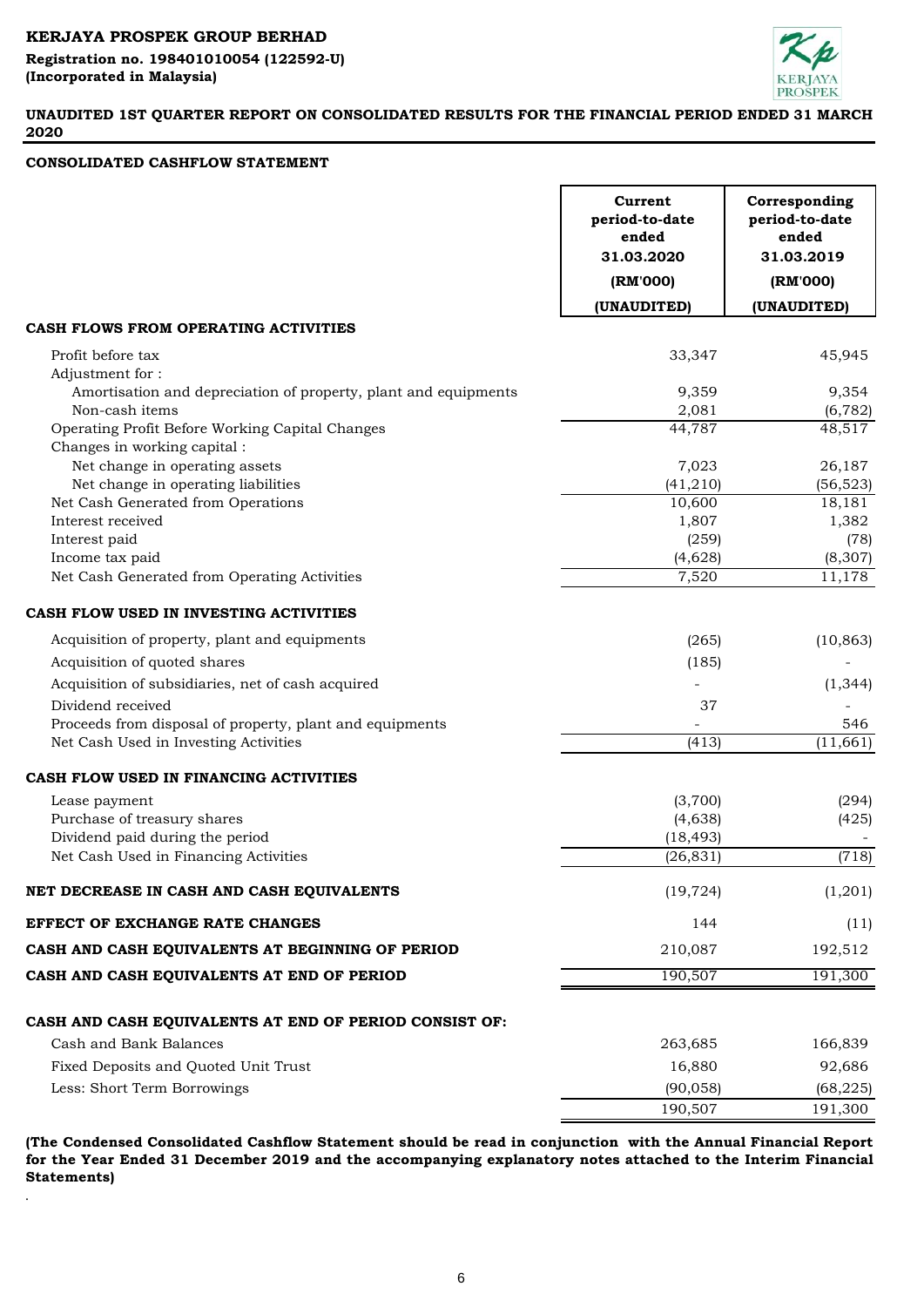

# **NOTES TO THE REPORTS**

# **EXPLANATORY NOTES PURSUANT TO MALAYSIAN FINANCIAL REPORTING STANDARD ("MFRS") 134, INTERIM FINANCIAL REPORTING**

#### **A1. Corporate Information**

Kerjaya Prospek Group Berhad is a public limited company incorporated and domiciled in Malaysia, and is listed on the Bursa Malaysia Securities Berhad. The registered office is located at No. 802, 8th Floor, Block C, Kelana Square, 17 Jalan SS7/26, 47301 Petaling Jaya, Selangor. The principal place of business is located at No.1, 2nd Floor, Bangunan One Wangsa, Jalan Wangsa Permai, Taman Wangsa Permai, 52200 Kuala Lumpur.

#### **A2. Malaysian Financial Reporting Standards ("MFRS")**

#### **A2.1 Basis of Preparations**

The interim financial reports of the Group are unaudited and have been prepared in accordance with the requirements of Malaysia Financial Reporting Standard ("MFRS") 134, Interim Financial Reporting issued by the Malaysia Accounting Standard Board ("MASB") and Paragraph 9.22 and Appendix 9B of the Main Market Listing Requirements of Bursa Malaysia Securities Berhad.

The interim financial reports should be read in conjunction with the audited financial statements of the Group for the financial year ended 31 December 2019.

### **A2.2 Significant Accounting Policies**

The accounting policies and methods of computation adopted by the Group in this quarterly financial report are consistent with those adopted in the most recent annual audited financial statements for the year ended 31 December 2019, except for the adoption of the following new standards, amendments to the standards and interpretations effective during the current financial period:

- Amendments to References to the Conceptual Framework in MFRS Standards
- Amendments to MFRS 3: Business Combinations – Definition of Business
- Amendments to MFRS 7: Financial Instruments: Disclosures, MFRS 9: Financial Instruments and MFRS 139: Financial Instruments: Recognition and Measurement - Interest Rate Benchmark Reform
- Amendments to MFRS 101: Presentation of Financial Statements and MFRS 108: Accounting Policies, Changes in Accounting Estimates and Errors - Definition of Material
- Amendments to IC Interpretation 22: Foreign Currency Transactions and Advance Consideration

The adoption of the above standards and interpretation did not have any material effect on the financial performance or position of the Group.

The new and revised standards and amendments issued but not yet effective during the current financial period and not early adopted by the Group/Company are as listed below:

- Amendments to MFRS 16, Leases - Covid-19-Related Rent Concessions (effective for accounting periods beginning on or after 1 June 2020)
- MFRS 17 Insurance Contracts (effective for accounting periods beginning on or after 1 January 2021)
- Amendments to MFRS 1: First-time Adoption of Malaysian Financial Reporting Standards (Annual Improvements to MFRS Standards 2018-2020) (effective for accounting periods beginning on or after 1 January 2022)
- Amendments to MFRS 3, Business Combinations - Reference to the Conceptual Framework (effective for accounting periods beginning on or after 1 January 2022)
- Amendments to MFRS 9, Financial Instruments (Annual Improvements to MFRS Standards 2018- 2020) (effective for accounting periods beginning on or after 1 January 2022)
- Amendments to Illustrative Examples accompanying MFRS 16, Leases (Annual Improvements to MFRS Standards 2018-2020) (effective for accounting periods beginning on or after 1 January 2022)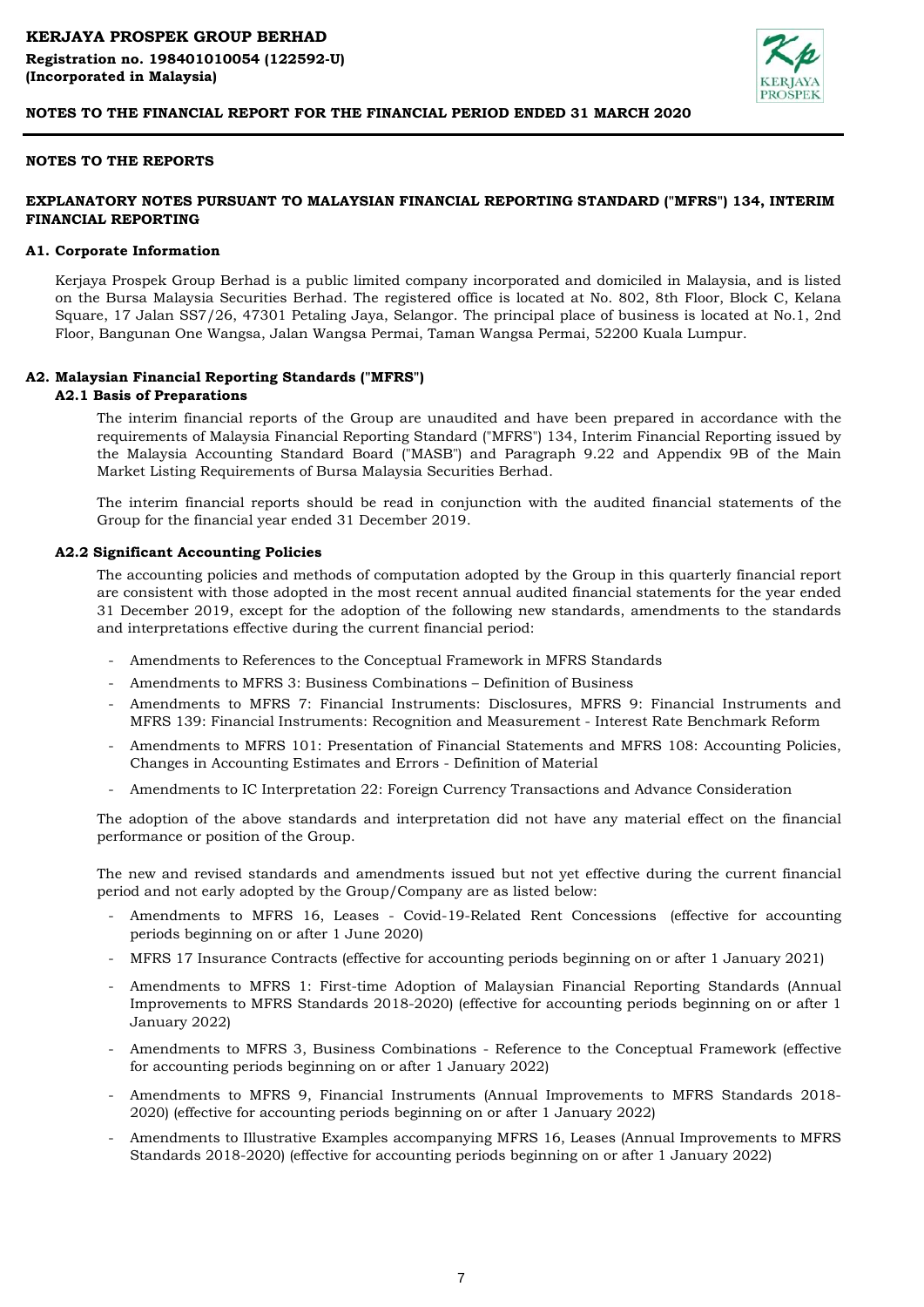

### **A2. Malaysian Financial Reporting Standards ("MFRS") (Cont'd) A2.2 Significant Accounting Policies (Cont'd)**

The new and revised standards and amendments issued but not yet effective during the current financial period and not early adopted by the Group/Company are as listed below: (cont'd)

- Amendments to MFRS 101, Presentation of Financial Statements Classification of Liabilities as Current or Non-current (effective for accounting periods beginning on or after 1 January 2022)
- Amendments to MFRS 116, Property, Plant and Equipment - Proceeds before Intended Use (effective for accounting periods beginning on or after 1 January 2022)
- Amendments to MFRS 137, Provisions, Contingent Liabilities and Contingent Assets - Onerous Contracts-Cost of Fulfilling a Contract (effective for accounting periods beginning on or after 1 January 2022)
- Amendments to MFRS 141, Agriculture (Annual Improvements to MFRS Standards 2018-2020) (effective for accounting periods beginning on or after 1 January 2022)
- Amendments to MFRS 10: Consolidated Financial Statements and MFRS 128: Sale or Contribution of Assets between an Investor and its Associate or Joint Venture (deferred)

The Group/Company is expected to apply the abovementioned pronouncements beginning from the perspective dates the pronouncements become effective. The initial application of the abovementioned pronouncements are not expected to have any material impact to financial statements of the Group/Company.

### **A3. Audit Report**

The audited financial statements for the preceding financial year ended 31 December 2019 were not subject to any qualification.

#### **A4. Seasonal or Cyclical Factors**

The principal business operations of the Group are not significantly affected by any seasonal or cyclical factors.

#### **A5. Unusual Items**

There were no unusual items in the current quarter under review that affecting the assets, liabilities, equity, net income or cashflows of the Group except that the Group's operations and performance are affected by the Movement Control Order ("MCO") implemented by Malaysia Government on 18 March 2020 as a preventive measure against Covid-19 pandemic.

#### **A6. Changes in Estimates**

There were no significant changes in estimates that have a material effect to the current quarter under review.

#### **A7. Debt and Equity Securities**

During the current quarter, the Company repurchased 4,017,300 units of its issued ordinary shares from the open market at price ranging from RM0.80 to RM1.38 per share. Total consideration paid was RM4.6 million including transaction costs and this was financed by internal generated funds. The shares repurchased are being held as treasury shares in accordance with the requirement of section 127 of the Companies Act 2016. As at 31 March 2020, 13,107,900 units ordinary shares have been repurchased for RM15.5 million including transaction costs.

Other than the above, there were no issuance, cancellations, resale and repayment of debt and equity securities for the Group during the current quarter and financial period under review.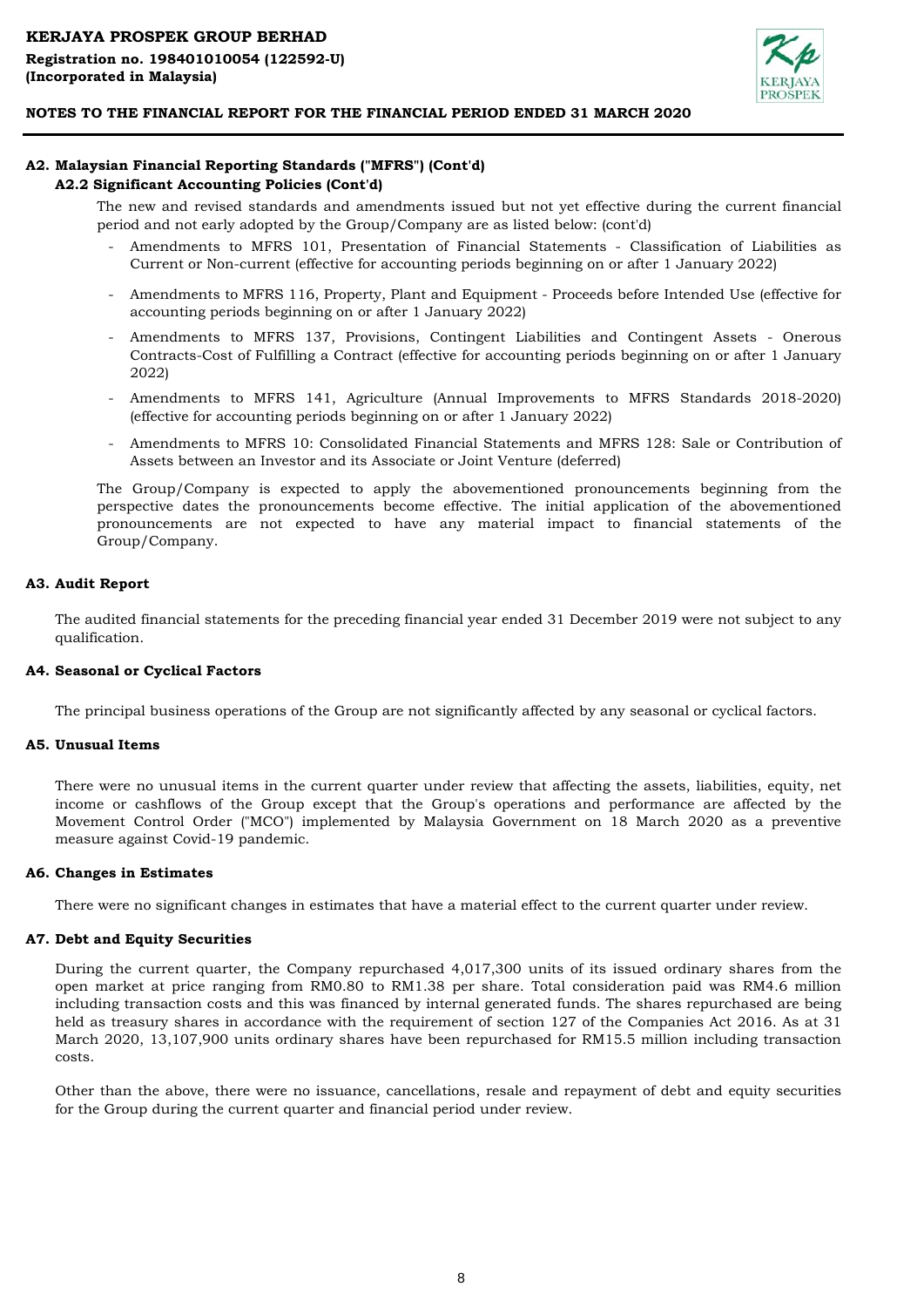

### **A8. Dividends Paid**

On 25 November 2019, the Board of Directors has approved an interim dividend of 1.5 sen per ordinary share in respect of the financial year ended 31 December 2019. The approved interim dividend represents approximately 13.2% of profit after tax for financial year ended 31 December 2019. The total amount of RM18.49 million was paid on 6 January 2020.

# **A9. Segmental Information**

# **FOR THE FINANCIAL PERIOD ENDED 31 MARCH 2020**

|                                            | (RM'000) | <b>Construction Manufacturing</b><br>(RM'000) | <b>Property</b><br>Development<br>(RM'000) | Investment<br>(RM'000) | <b>Others</b><br>(RM'000) | Elimination<br>(RM'000) | <b>Total</b><br>(RM'000) |
|--------------------------------------------|----------|-----------------------------------------------|--------------------------------------------|------------------------|---------------------------|-------------------------|--------------------------|
| External Revenue                           | 211,825  | 11                                            |                                            |                        |                           |                         | 211,836                  |
| Inter Group Revenue                        | 5,279    | 1,019                                         | $\sim$                                     | Ξ.                     | $\overline{\phantom{a}}$  | (6,298)                 | $\overline{\phantom{a}}$ |
|                                            | 217,104  | 1,030                                         |                                            |                        | $\qquad \qquad$           | (6, 298)                | 211,836                  |
| <b>RESULTS</b><br><b>Segmental Results</b> | 21,489   | (9)                                           | 35                                         | 1,491                  | 172                       | (851)                   | 22,327                   |
| <b>OTHER INFORMATION</b>                   |          |                                               |                                            |                        |                           |                         |                          |
| Segmental Assets                           | 900,860  | 86,402                                        | 130,879                                    | 721,046                | 46                        | (382, 805)              | 1,456,428                |
| Segmental Liabilities                      | 466,319  | 78,285                                        | 116,584                                    | 32,213                 | 4,666                     | (332, 329)              | 365,738                  |

# **FOR THE FINANCIAL PERIOD ENDED 31 MARCH 2019**

|                          | (RM'000) | <b>Construction Manufacturing</b><br>(RM'000) | <b>Property</b><br>Development<br>(RM'000) | Investment<br>(RM'000) | <b>Others</b><br>(RM'000) | Elimination<br>(RM'000) | <b>Total</b><br>(RM'000) |
|--------------------------|----------|-----------------------------------------------|--------------------------------------------|------------------------|---------------------------|-------------------------|--------------------------|
| External Revenue         | 247,043  | 47                                            | 17,088                                     |                        |                           |                         | 264,178                  |
| Inter Group Revenue      | 30,296   | 3,535                                         |                                            |                        | $\overline{\phantom{a}}$  | (33, 831)               |                          |
|                          | 277,339  | 3,582                                         | 17,088                                     |                        |                           | (33, 831)               | 264,178                  |
| <b>RESULTS</b>           |          |                                               |                                            |                        |                           |                         |                          |
| Segmental Results        | 28,213   | 1,497                                         | 2,071                                      | 1,563                  | (39)                      | 1,817                   | 35,122                   |
| <b>OTHER INFORMATION</b> |          |                                               |                                            |                        |                           |                         |                          |
| <b>Segmental Assets</b>  | 740,596  | 116,112                                       | 119,325                                    | 736,876                | 44                        | (375, 509)              | 1,337,444                |
| Segmental Liabilities    | 421,693  | 110,420                                       | 71,570                                     | 36,932                 | 4,618                     | (321, 235)              | 323,998                  |

As the business of the Group is engaged entirely in Malaysia, no reporting by geographical location of operation is presented.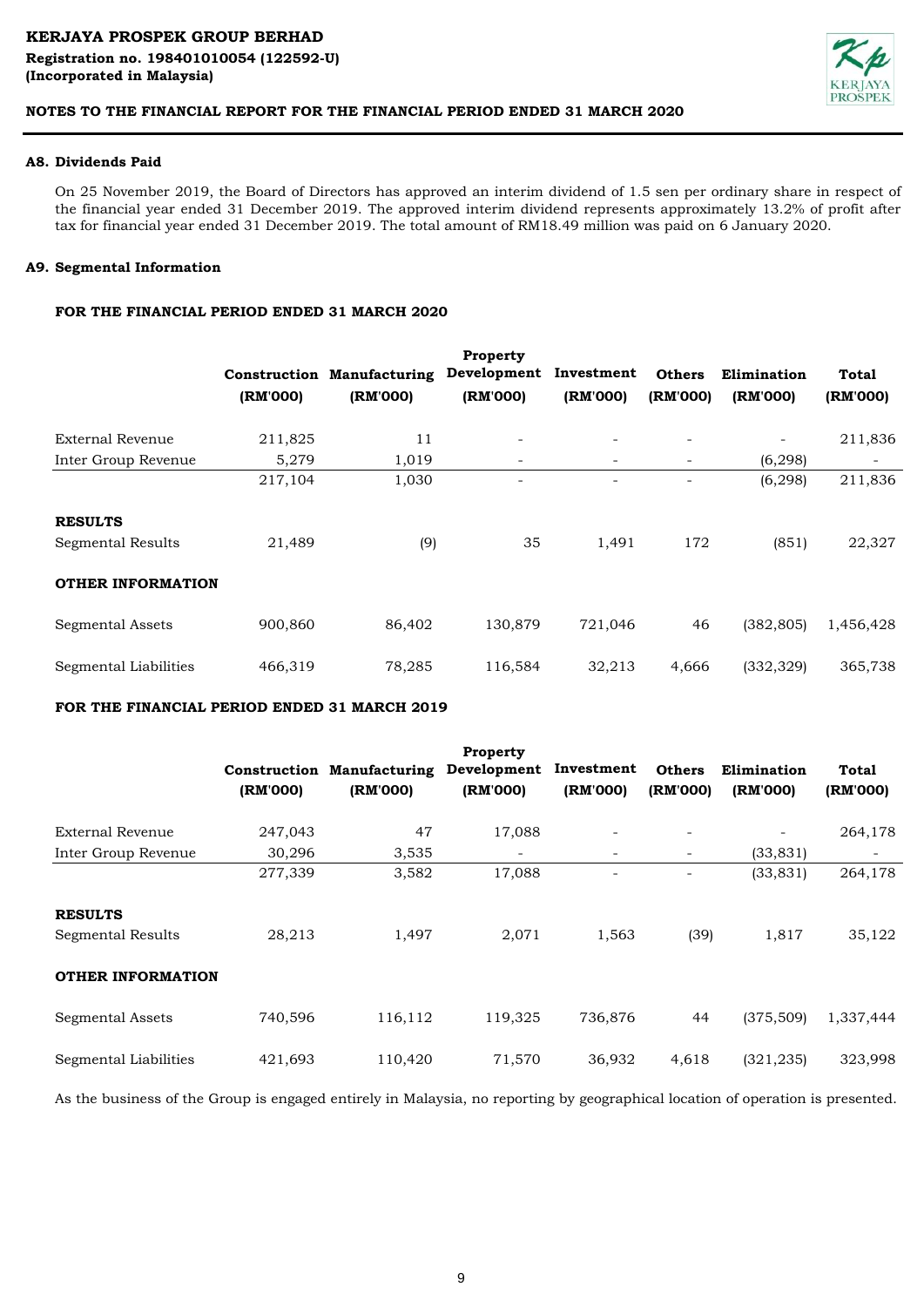

### **A9. Segmental Information (Cont'd)**

For management purposes, the Group is organised into business units based on their products and services, and has four (4) reportable operating segments as follow:

(i) Construction - Main building construction works, provision of contract workmanship and other related services.

(ii) Manufacturing - Manufacture, assemble, installation and sale of light fittings, furniture, kitchen cabinetry and related products.

(iii) Property Development - Development of residential and/or commercial properties.

(iv) Investment - Investment holding companies.

(v) Others - Other dormant companies.

### **Segment performance for the financial period ended 31 March 2020 as compared to corresponding preceding period ended 31 March 2019**

#### **(i) Construction**

The construction segment has achieved a total revenue of RM217.10 million in the current financial period representing a decrease of approximately 21.7% as compared to its corresponding preceding financial period of RM277.34 million. Segmental profit was recorded at RM21.50 million on current financial period compare to corresponding preceding financial period of RM28.21 million. The decrease in revenue was mainly due to all construction projects were halted as a result of MCO implemented by Malaysia Government on 18 March 2020 in response to the Covid-19 pandemic. Hence, the segmental profit was also affected. The construction segment is expected to continue to be the main contributor to the Group's overall turnover and profitability moving forward.

#### **(ii) Manufacturing**

The revenue on manufacturing segment has decreased to RM1.03 million in the current financial period as compared to its corresponding preceding financial period of RM3.58 million. This segment has reported a segmental loss of RM9,058 as compared to a profit of RM1.50 million reported in the corresponding preceding period. The manufaturing segment primarily complements the Group's construction business, therefore the revenue stream is mainly from inter-group. Manufacturing plant was shut down during the MCO.

#### **(iii) Property Development**

The property development division did not contribute revenue to the Group as the Group's maiden property project, Vista Residences was completed in year 2019 and new projects have yet to be launched.

#### **(iv) Investment**

The Investment division shows a segmental profit of RM1.49 million in the current financial period which the main income sources are interest income, dividend income and fair value gain on invetsment in foreign quoted shares. However, it shows a slight decrease of RM0.07 million in profit as compared to correspending preceding financial period.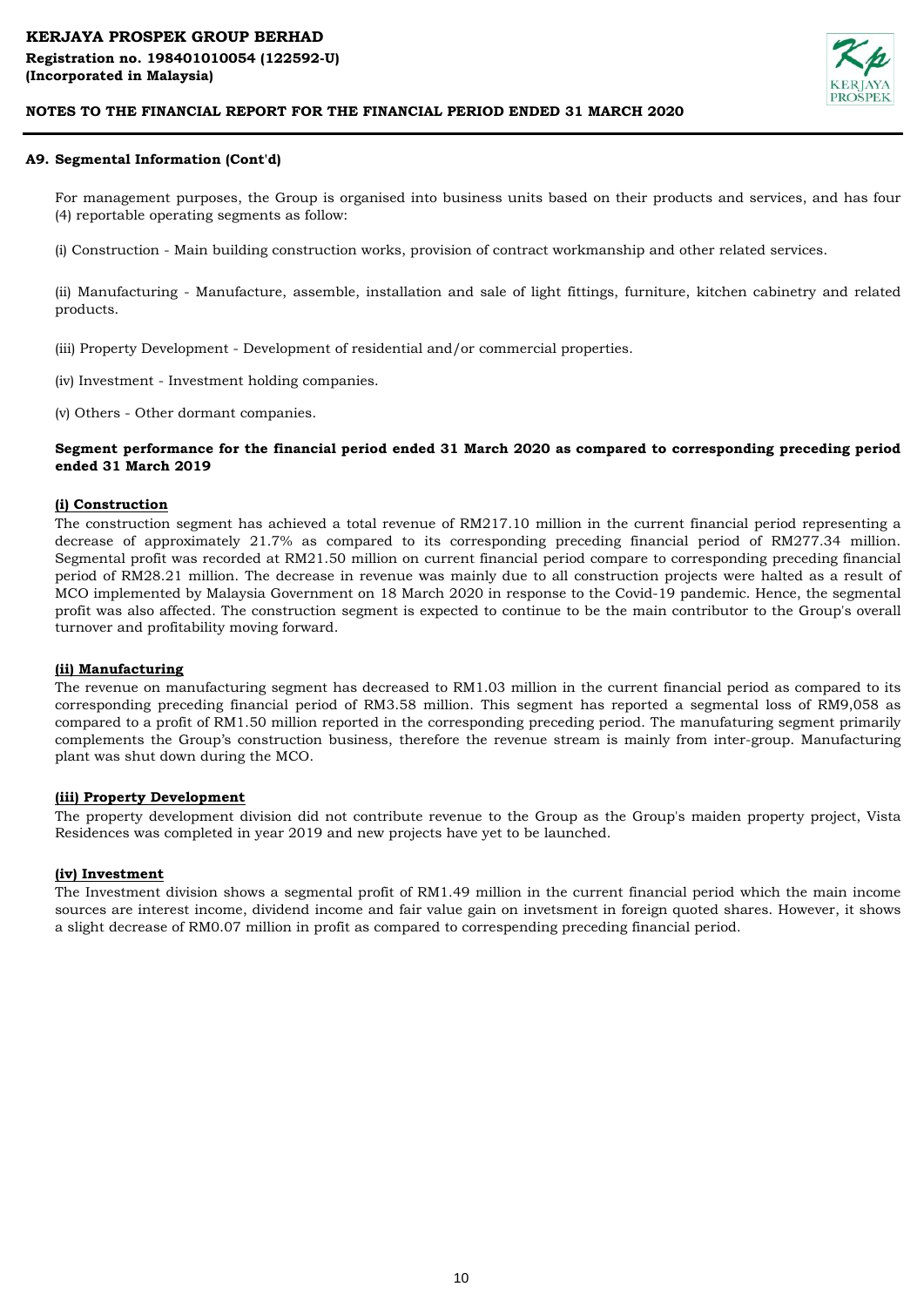

### **A10. Profit Before Tax**

|                                                      | Individual | Cumulative |  |
|------------------------------------------------------|------------|------------|--|
|                                                      | Quarter    | Quarter    |  |
|                                                      | 31.03.2020 | 31.03.2020 |  |
|                                                      | (RM'000)   | (RM'000)   |  |
| Interest income                                      | (1,807)    | (1,807)    |  |
| Allowance for ECL (MFRS 9)                           | 789        | 789        |  |
| Amortisation and depreciation of property, plant and |            |            |  |
| equipment                                            | 9,359      | 9,359      |  |
| Interest expenses                                    | 259        | 259        |  |
| Net fair value loss                                  | 3,037      | 3,037      |  |

#### **A11. Subsequent Events**

In the third phase of the MCO, the Group received approval from the Ministry of International Trade and Industry ("MITI") since 19 April 2020 in stages to resume work for 15 of its construction projects under strict labour movement conditions. This enabled the Group to resume work on its construction projects in early May 2020 after all the standard operating procedures as required by MITI were implemented. Whilst the Group is taking steps to return to normalcy, it will take time to catch up on construction works and gradually operate with full workforce.

#### **A12. Changes in Composition of the Group**

There was no change in the composition of the Group for the current quarter and financial period under review.

#### **A13. Changes in Contingent Liabilities or Contingent Assets**

| (a) | Contingent Liabilities                                                    | Cumulative<br>Quarter<br>31.03.2020<br>(RM'000) |
|-----|---------------------------------------------------------------------------|-------------------------------------------------|
|     | Corporate guarantee given to banks for facilities granted to subsidiaries | 257,089                                         |
|     | Corporate guarantee given to third parties for the benefit of the Group's |                                                 |
|     | subsidiaries                                                              | 165,714                                         |
|     |                                                                           | 422,803                                         |
|     |                                                                           |                                                 |

(b) Contingent Assets

As at the date of this report, there were no contingent assets.

#### **A14. Capital Commitments**

As at the date of this report, the Group has no material capital commitments.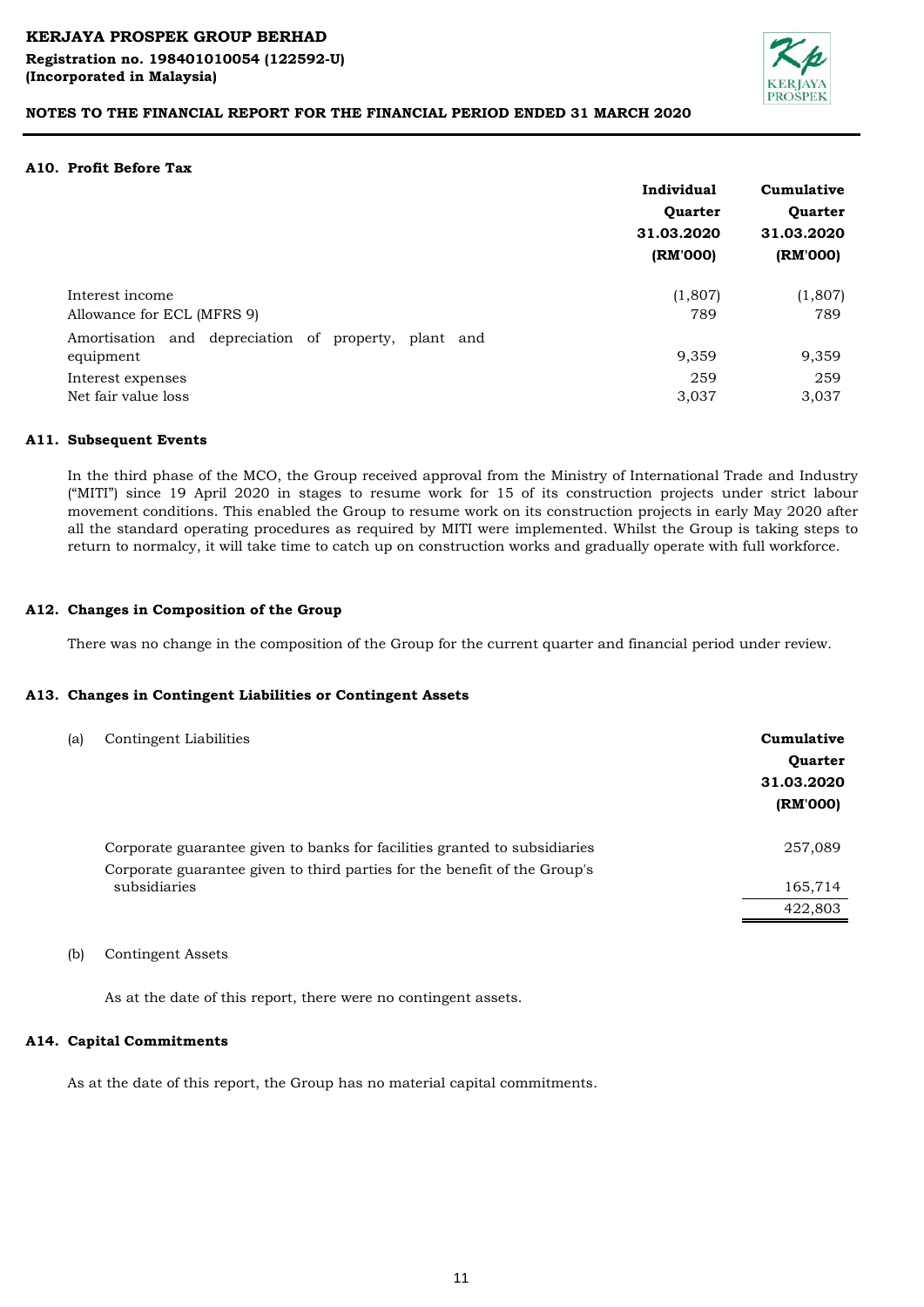

#### **ADDITIONAL INFORMATION REQUIRED BY THE LISTING REQUIREMENTS OF BURSA SECURITIES**

#### **B1. Review of Performance**

For the current financial quarter under review, the Group posted a revenue of RM211.84 million as compared to its corresponding preceding year financial quarter of RM264.18 million. The Profit After Tax ("PAT') in the current quarter of RM22.34 million, representing an decrease of RM12.85 million from its corresponding preceding year financial quarter of RM35.19 million.

Overall, the decrease in revenue was mainly attributed to the halt of the Group's operations due to MCO. The affected segments are construction and manufacturing. On property development segment, the Vista Residence project at Genting Permai was completed in year 2019 and there is no project under developement for financial quarter under review. Therefore, the property development segment has minimum contribution to the Group's results.

For the financial quarter under review, the main sources of income for investment segment were interest income, dividend income and fair value gain on investments.

### **B2. Change in Results of Current Quarter Compared to Preceding Quarter**

|                                              | Immediate                   |            |                |
|----------------------------------------------|-----------------------------|------------|----------------|
|                                              | Current                     | Preceding  |                |
|                                              | Quarter ended Quarter ended |            |                |
|                                              | 31.03.2020                  | 31.12.2019 | <b>Changes</b> |
|                                              | (RM'000)                    | (RM'000)   | (%)            |
| Revenue                                      | 211,836                     | 268,409    | $-21.1\%$      |
| <b>Operating Profit</b>                      | 33,631                      | 44,516     | $-24.5\%$      |
| Profit Before Tax                            | 33,347                      | 46,718     | $-28.6\%$      |
| Profit After Tax                             | 22,335                      | 36,259     | $-38.4\%$      |
| Profit Attributable to Owners of the Company | 22,327                      | 36,268     | $-38.4\%$      |

For the current quarter, the Group recorded a revenue and PBT of RM211.84 million and RM33.35 million respectively as compared to RM268.41 million and RM46.72 million respectively in its immediate preceding quarter. The MCO that took effect on 18 March 2020 have negative impact on the Group's performance and hence the Group's results.

#### **B3. Current Year Prospects**

In 2020, the growth of the global and domestic economy continues to be subject to a high degree of uncertainty, particularly with respect to developments surrounding the Covid-19 pandemic, sharp declines and volatile shifts in crude oil prices and continued supply disruption in the commodities sector.

With various adversities and challenging landscape, the Group's operations and financial performance may be lower for the financial year ending 31 December 2020 as compared to financial year ended 31 December 2019. The Group will continue to monitor and implement appropriate measures in a timely manner to address the adverse risk Covid-19 may have on the Group's operations and financial performance. Nevertheless, the Group is supported by an outstanding order book of RM3.67 billion as at 31 March 2020 which included the building construction contracts worth RM990.40 million secured during the current financial quarter ended 31 March 2020.

Moving forward, the Group aims to focus on the construction segment to be the main revenue driver of the Group.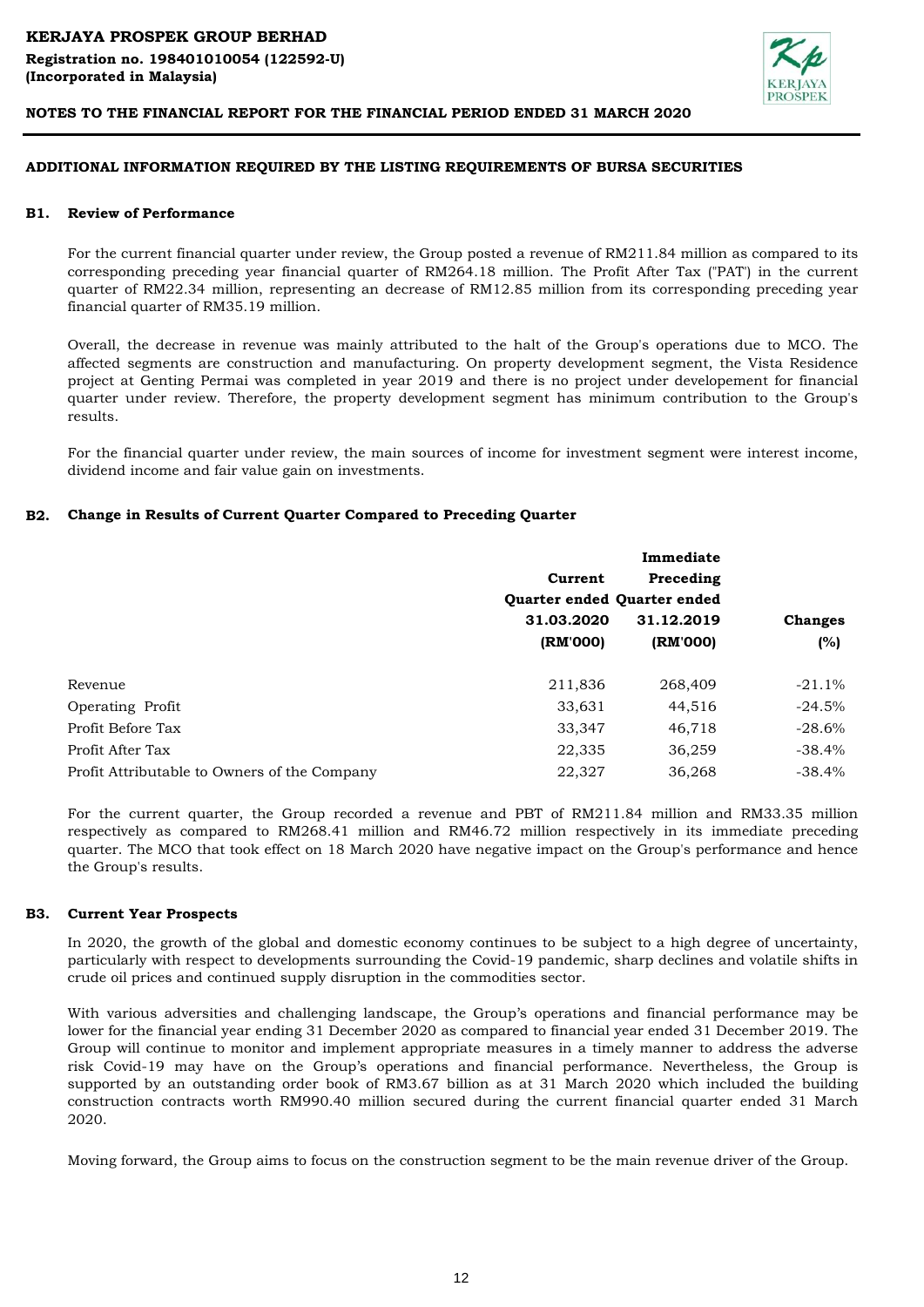

#### **B3. Current Year Prospects (Cont'd)**

Notwithstanding the Group's objective to expand its core business in construction, it will maintain the manufacturing segment as part of its integrated business objective and strategy.

On the property development segment, the outlook for the local property sector is expected to remain challenging in 2020. As a result, the Group has decided to delay the launch of new development projects to second half of 2021.

#### **B4. Profit Forecast**

There were no profit forecast prepared or profit guarantee made by the Group.

#### **B5. Taxation**

|                                | Individual<br>Quarter<br>31.03.2020<br>(RM'000) | Cumulative<br>Quarter<br>31.03.2020<br>(RM'000) |
|--------------------------------|-------------------------------------------------|-------------------------------------------------|
| Malaysia income tax            |                                                 |                                                 |
| - current year                 | 9,296                                           | 9,296                                           |
| - under provided in prior year | -                                               | -                                               |
|                                | 9,296                                           | 9,296                                           |
| Deferred tax                   |                                                 |                                                 |
| - current year                 | 1,716                                           | 1,716                                           |
|                                | 11,012                                          | 11,012                                          |

Effective tax rates for the current quarter ended 31 March 2020 is higher than statutory tax rate of 24% mainly due to inclusion of certain non-deductible expenses in the income statement.

#### **B6 Group Borrowings and Debt Securities**

Details of the group borrowings as at 31 March 2020 were as follows:

|                                                                                  | Cumulative<br>Quarter<br>31.03.2020<br>(RM'000) |
|----------------------------------------------------------------------------------|-------------------------------------------------|
| Short term borrowings - Unsecured<br>(i) Cashline facilities (denominated in RM) | 90,058                                          |
|                                                                                  |                                                 |

#### **B7. Status of Corporate Proposals**

There were no corporate proposals announced but not completed as at the date of this report.

#### **B8. Changes in Material Litigation**

There were no material litigations for the Group as at the date of this report.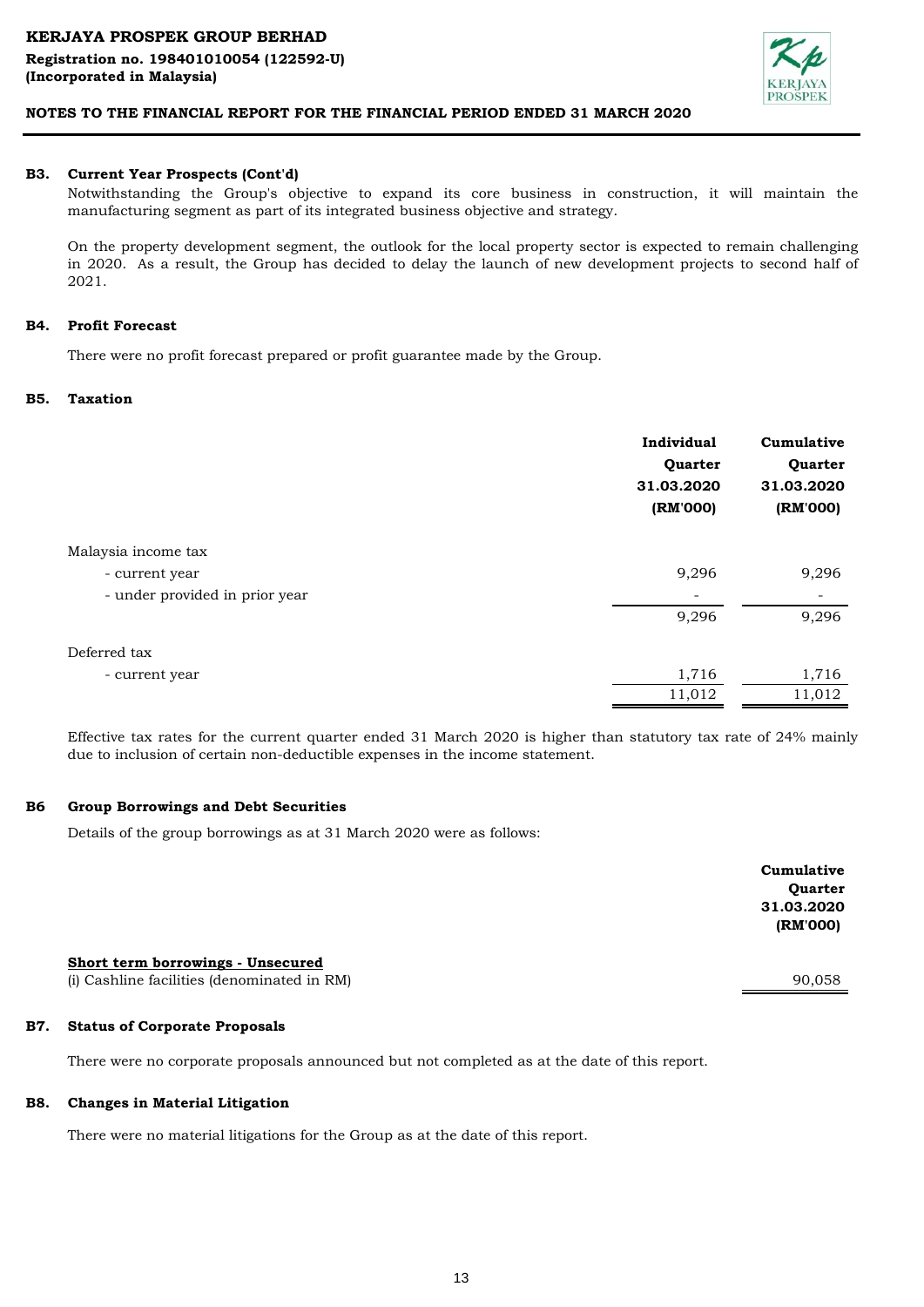

#### **B9. Dividend**

Total dividend for the financial year ending 31 December 2020 and financial year ended 31 December 2019 are summarised as follow:

|                            | <b>Net Per Share</b> | <b>Net Per Share</b> |  |
|----------------------------|----------------------|----------------------|--|
|                            | <b>FY2020</b>        | <b>FY2019</b>        |  |
| Interim Dividend           |                      |                      |  |
| Single-tier dividend (Sen) | ****                 | $1.5*$               |  |
| Final Dividend             |                      |                      |  |
| Single-tier dividend (Sen) | ****                 | $2.0**$              |  |
| Share Dividend             | ****                 | ***                  |  |

\* The Board of Directors has approved an interim dividend of 1.5 sen per ordinary share in respect of the financial year ended 31 December 2019. The approved interim dividend payable represents approximately 13.2% of profit after tax for financial year ended 31 December 2019.

The total amount of RM18.49 million was paid on 6 January 2020.

\*\* On 11 June 2020, the Board of Directors proposed a single-tier final dividend of 2.0 sen per ordinary share in respect of the financial year ended 31 December 2019. It is to be tabled at the forthcoming AGM on 3 August 2020 for approval.

The entitlement date and payment date will be on 14 August 2020 and 28 August 2020 respectively.

\*\*\* On 11 June 2020 also, the Board of Directors proposed a distribution of share dividend on the basis of one (1) treasury share for every hundred (100) ordinary shares in the Company ("Share Dividend") for the financial year ended 31 December 2019. It is also to be tabled at the forthcoming AGM on 3 August 2020 for approval.

If approved by shareholders, the Share Dividend will be transferred on 28 August 2020 to shareholders whose names appear in the Record of Depositors of the Company at the close of business on 14 August 2020.

\*\*\*\* Not applicable for the current quarter under review.

# **B10. Derivatives and Fair Value Changes of Financial Liabilities**

- (a) There were no derivaties as at the current quarter under review.
- (b) The fair value changes arising from discounting future retention sum receivables and retention sum payables to present value for the current quarter under review has been accounted accordingly. The net fair value loss for the financial period amounted to approximately RM3.04 million.